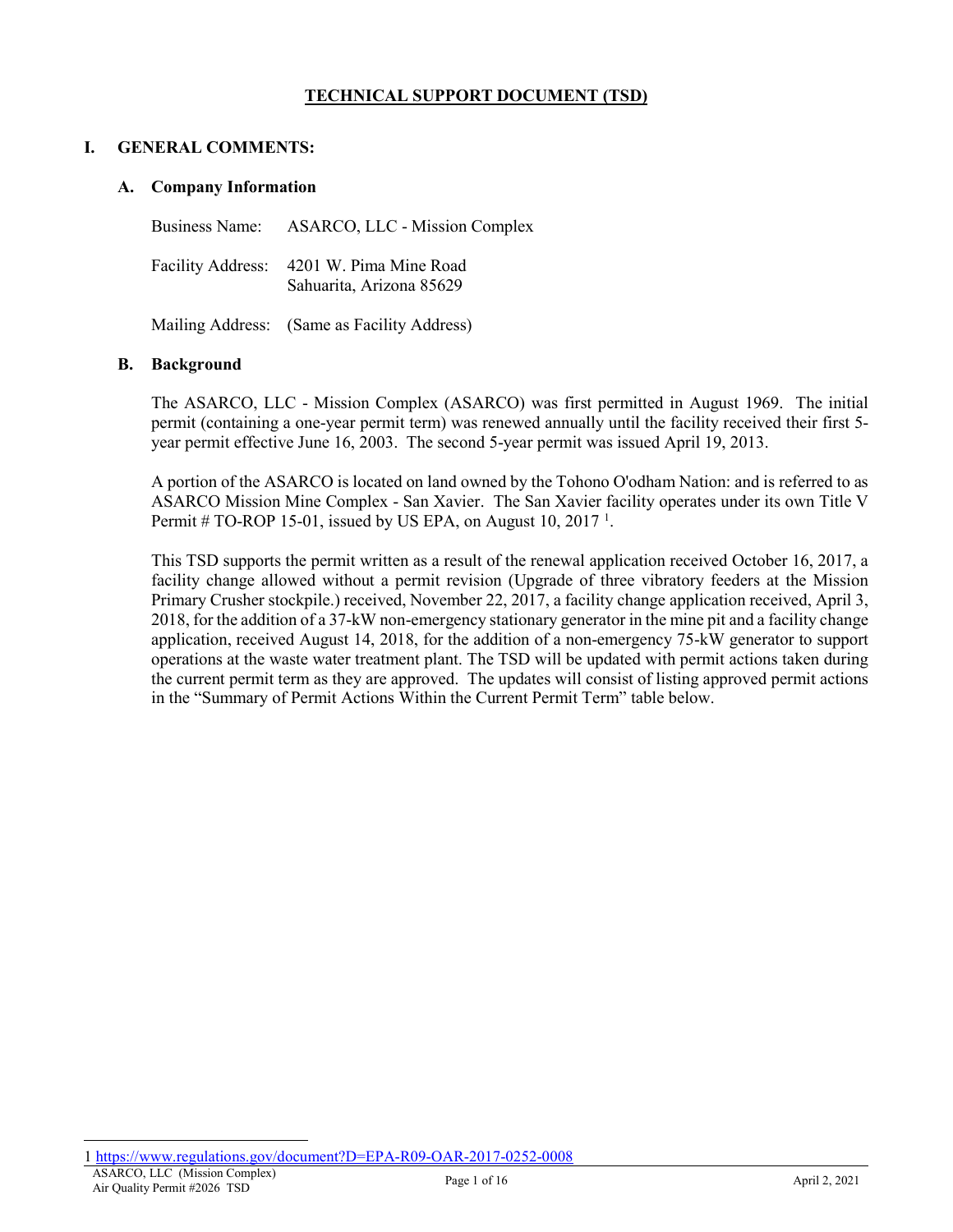The Table below summarizes the permit actions taken since the last permit renewal, December 21, 2018.

| Date Received/                                                 |                                                                                                                                                                                                                                                                                                                                                                                                           |  |
|----------------------------------------------------------------|-----------------------------------------------------------------------------------------------------------------------------------------------------------------------------------------------------------------------------------------------------------------------------------------------------------------------------------------------------------------------------------------------------------|--|
| <b>Approved</b>                                                | <b>Permit Action</b>                                                                                                                                                                                                                                                                                                                                                                                      |  |
|                                                                | 2026-111P Minor Permit Revision:                                                                                                                                                                                                                                                                                                                                                                          |  |
| <b>Received</b><br>05/15/2019<br><b>Approved</b><br>08/29/2019 | Replacement of the existing motor on the South Primary Crusher Radial Stacker<br>(10-105). The new motor will increase the rated capacity of the Radial Stacker to<br>4,500 tons per hour (tph). The existing rating capacity of the Radial Stacker motor<br>is 3,300 tph. There will not be an annual increase in ore throughput as a result of<br>this modification.                                    |  |
| <b>Received</b>                                                |                                                                                                                                                                                                                                                                                                                                                                                                           |  |
| 05/17/2019                                                     | 2026-112P Facility Change Without Revision:                                                                                                                                                                                                                                                                                                                                                               |  |
| Approved<br>05/17/2019                                         | Upgrades to conveyor belts M309-E2 and M309-E6.                                                                                                                                                                                                                                                                                                                                                           |  |
| <b>Received</b><br>06/14/2019                                  | 2026-110P Facility Change Without Revision:                                                                                                                                                                                                                                                                                                                                                               |  |
| Approved<br>06/21/2019                                         | Removal of E47/E48 structures to allow full use of the Ball Mill 14 storage bin.                                                                                                                                                                                                                                                                                                                          |  |
|                                                                | 2026-113P Facility Change Without Revision:                                                                                                                                                                                                                                                                                                                                                               |  |
| <b>Received</b><br>07/17/2019                                  | Replacement of the 75 kW non-emergency stationary generator located at the<br>Waste Water Treatment Plant (Equipment ID WWTP-GEN), subject to the                                                                                                                                                                                                                                                         |  |
| Approved<br>07/19/2019                                         | Provisions in 40 CFR Part 63 Subpart ZZZZ, with a 100 kW non-emergency Tier<br>4 Certified Stationary Generator (Equipment ID WWTP-GEN) subject to the<br>provisions in 40 CFR Part 60 Subpart IIII.                                                                                                                                                                                                      |  |
| <b>Received</b>                                                |                                                                                                                                                                                                                                                                                                                                                                                                           |  |
| 01/02/2020                                                     | 2026-114P Administrative Permit Amendment:                                                                                                                                                                                                                                                                                                                                                                |  |
| <b>Approved</b><br>01/02/2020                                  | Change of Responsible Official.                                                                                                                                                                                                                                                                                                                                                                           |  |
|                                                                | 2026-115P Minor Permit Revision:                                                                                                                                                                                                                                                                                                                                                                          |  |
| <b>Received</b><br>03/19/2020<br><b>Approved</b><br>05/29/2020 | Replacement of the South Mill 365 kW emergency stationary generator<br>(Equipment ID SMEME-GEN), subject to the Provisions in 40 CFR Part 63<br>Subpart ZZZZ, with two 275 kW non-emergency Tier 4 Certified Stationary<br>Generators (Equipment IDs SM-GEN1 and SM-GEN2) subject to the provisions in<br>40 CFR Part 60 Subpart IIII and a voluntary rolling 12-month hourly limitation of<br>1,000 hrs. |  |
|                                                                | Change in PTE (TPY): $NOX = -7.33$ , $CO = 0.49$ , $PM10 = -0.52$ , $SO2 = 0.26$ ,<br>$VOC = -0.49$                                                                                                                                                                                                                                                                                                       |  |
| <b>Received</b><br>01/26/2021<br><b>Approved</b>               | 2026-116P Minor Permit Revision:<br>Installation of a Tier 4 certified, 500 kW, non-emergency, diesel generator<br>(Tailings Generator #1TEG-GEN1) subject to the provisions in 40 CFR Part 60<br>Subpart IIII, near the Tailings Storage Facility (TSF) #4 to support operating the<br>electric powered pumps at TSF #4 for decanting purposes.                                                          |  |
| 04/02/2021                                                     | Change in PTE (TPY): NOX = 1.93, CO = 16.9, PM10 = 0.10, PM2.5 = 0.10,<br>$SO2 = 0.03$ , $VOC = 0.92$                                                                                                                                                                                                                                                                                                     |  |

# **Summary of Permit Actions Within the Current Permit Term**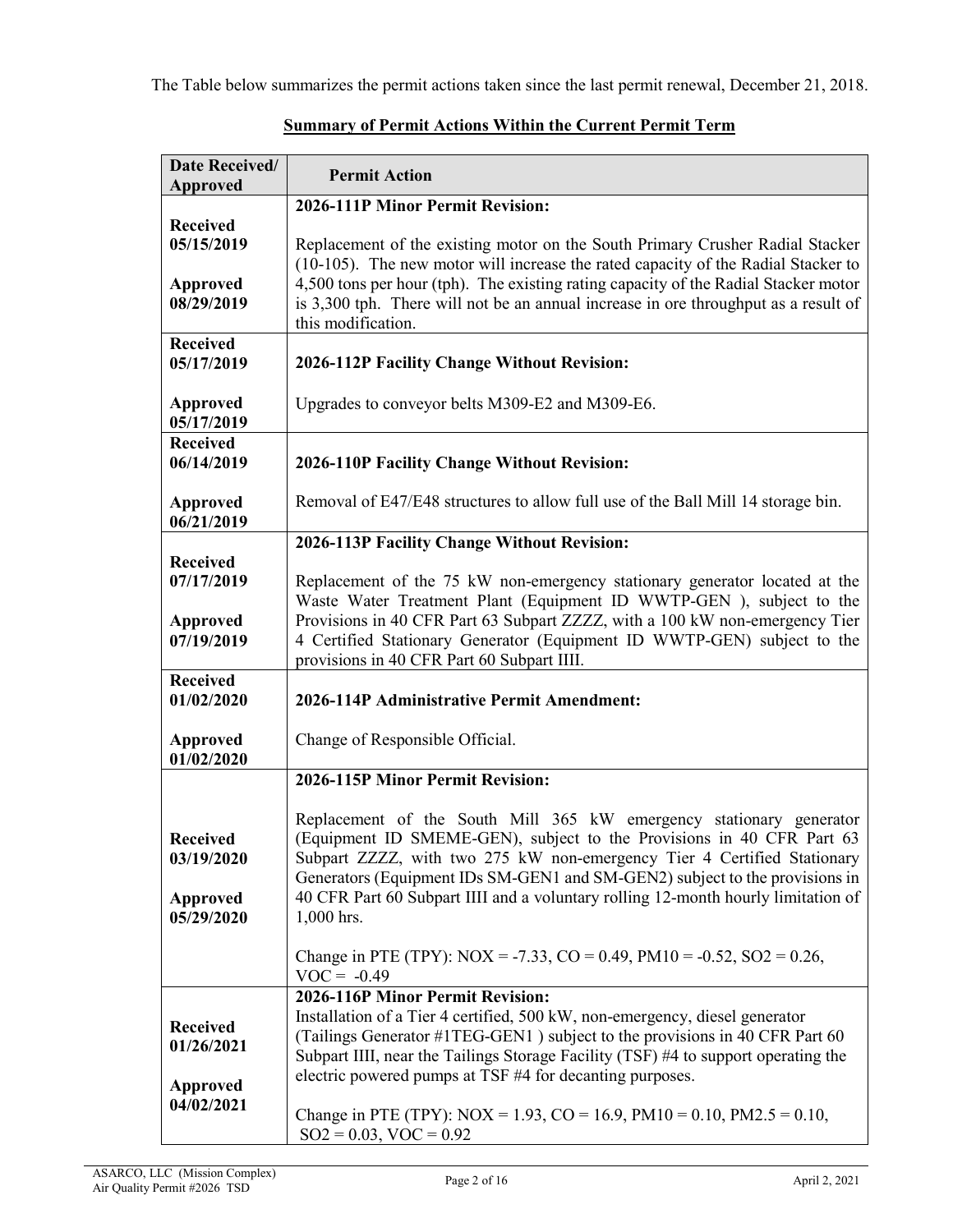# **C. Attainment Classification**

This facility is located in a region that is designated as attainment for all criteria pollutants.

# **II. FACILITY DESCRIPTION**

(The following information was provided by ASARCO in their permit renewal application dated October, 2017.)

## **A. Facility Overview**

The Mission Complex is an open pit copper mine that extracts copper ores for the production of copper concentrate. The copper concentrate is shipped off site for processing into metallic copper for use in commerce. The mine operates equipment and processes for drilling and blasting of the ore body, collection, and transfer of the blasted ore to crushing equipment, ore grinding, crushed ore screening, and beneficiation of the crushed ore to concentrate using the conventional froth flotation method. The final product is a copper concentrate that is shipped off-site for further beneficiation of the copper concentrate to metallic copper. The facility currently operates 24 hours per day, 365 days per year except during preventative maintenance, shutdown, or repair of equipment.

#### **B. Process Descriptions**

The Mission Mine Complex operates three crushing and three grinding circuits as follows:

- 1) Mining Activities ASARCO operates an open pit mine for the extraction of copper ore. Equipment and processes used to extract copper include drilling, blasting, shovels, haul truck, and other miscellaneous equipment. The mined ore is transferred to the Mission North Circuit and Mission South Circuit for further processing.
- 2) Mission North Circuit The circuit consists of the Mission Primary/Secondary Crushers, Mission North Primary/Secondary/Tertiary Crushers, Coarse Ore Stockpile, and the Mission Concentrator.
- 3) South Circuit-The circuit consists of the Mission South Primary Crusher, Coarse Ore Stockpile and Concentrator.
- 4) By-Product Plant- The by-product circuit includes material handling screw dryers. The circuit conducts no crushing and grinding operations. (Please note that operations at the Moly By-product Circuit have been temporarily suspended by ASARCO.)
- 5) Emergency Generators The facility has installed and operates generators to support specific operations at the mine when power from the main line is not available.
- 6) Fuel Storage and Dispensing-The Mission Complex operates several tanks and associated equipment for the dispensing of gasoline and diesel fuel for onsite equipment.
- 7) Mine Tailings -Tailings slurry from the extraction and beneficiation process is piped to the tailing facility.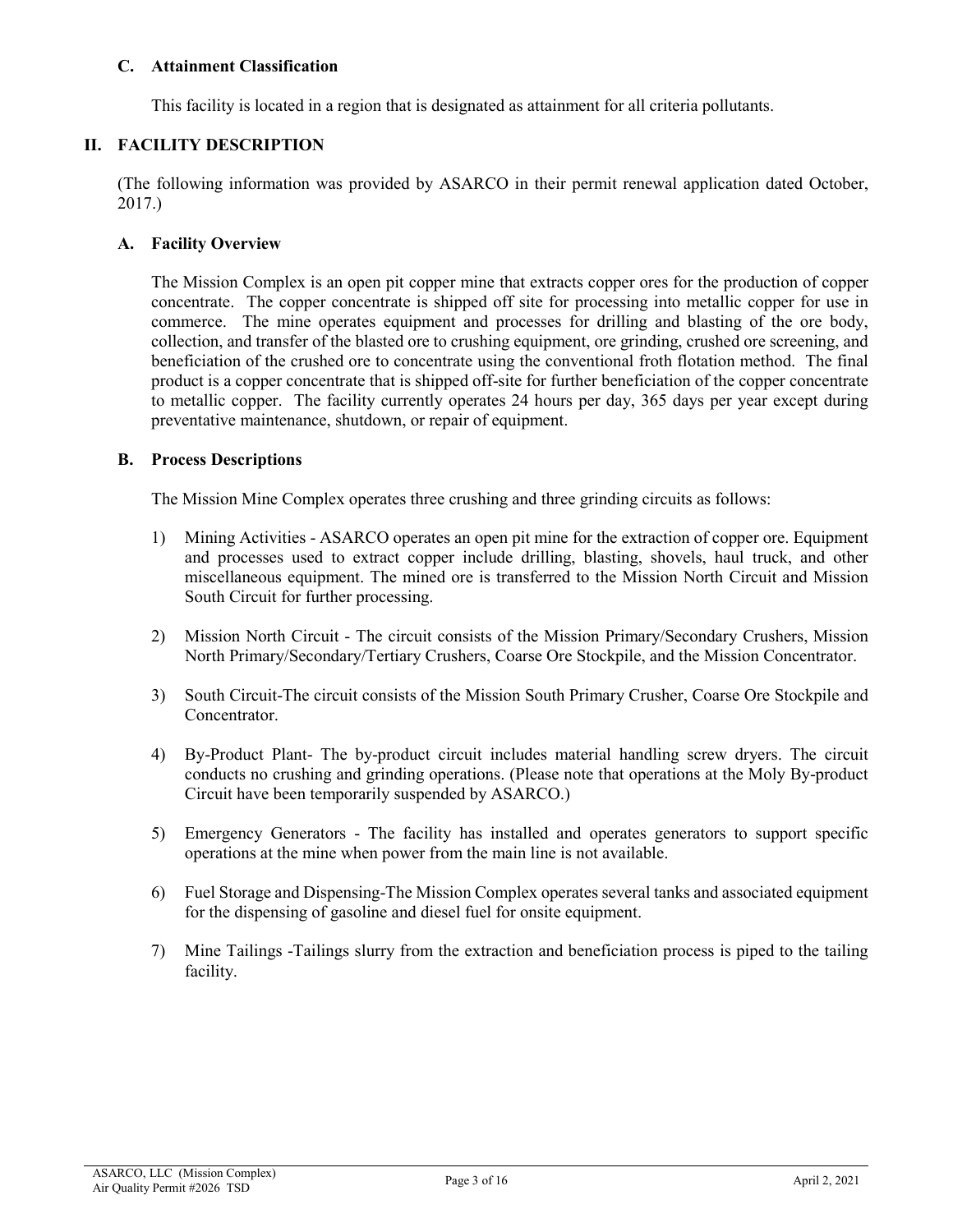# **C. Air Pollution Control**

Where possible, fugitive particulate emissions (PM) are controlled during mining activities with dust shields and wetting down surfaces. Wet scrubbers, dry dust collectors, precipitators, enclosures and water spray bars are used to control PM emissions from the crushing and screening facility operations. Submerge fill pipes are installed in all gasoline storage tanks. PM emissions from the tailings dams are controlled using smearing, water application (as needed), and application of a dust suppressant (acrylic co-polymer, magnesium chloride), while long term controls are achieved through natural vegetation with the use of biosolids as a soil amendment.

# **III. COMPLIANCE HISTORY**

The last Full Compliance Evaluation (FCE) was conducted in March 2018 with no deficiencies noted with respect to permit conditions. Since the last FCE was conducted one minor permit revision was requested for the installation of a nonemergency generator in the mine pit (PDEQ Permit Action 2026-108P).

Since the last FCE, PDEQ has not received any permit deviations and/or excess emissions reports from ASARCO.

PDEQ has not received any complaints for the facility since the last FCE. No Notice of Violation or Opportunity to Correct actions have been issued by PDEQ to the facility since the previous FCE was conducted.

#### **IV. EMISSION ESTIMATES**

#### **A. Facility Wide Estimates**

The Arizona Revised Statutes (§49-480.L) require that the Control Officer exclude particulate matter not subject to a national ambient air quality standard when considering permitting thresholds for existing sources. The primary pollutants of concern are  $PM_{10}$  and  $PM_{2.5}$ . Sources of these pollutants are found in almost all the overburden and ore handling processes. The majority of emissions are fugitive.

On November 19, 2001, EPA revised the definition of "major source" in 40 CFR Part 70 to exclude the counting of fugitive emissions of criteria pollutants unless the source was regulated by a federal standard promulgated on or before August 7, 1980. The ASARCO complex is regulated by an NSPS federal standard for Metallic Mineral Processing Plants. Since that standard was promulgated on February 21, 1984, and since ASARCO is not a categorical source, the Control Officer has not counted any fugitive emissions of criteria pollutants in the potential-to-emit estimates.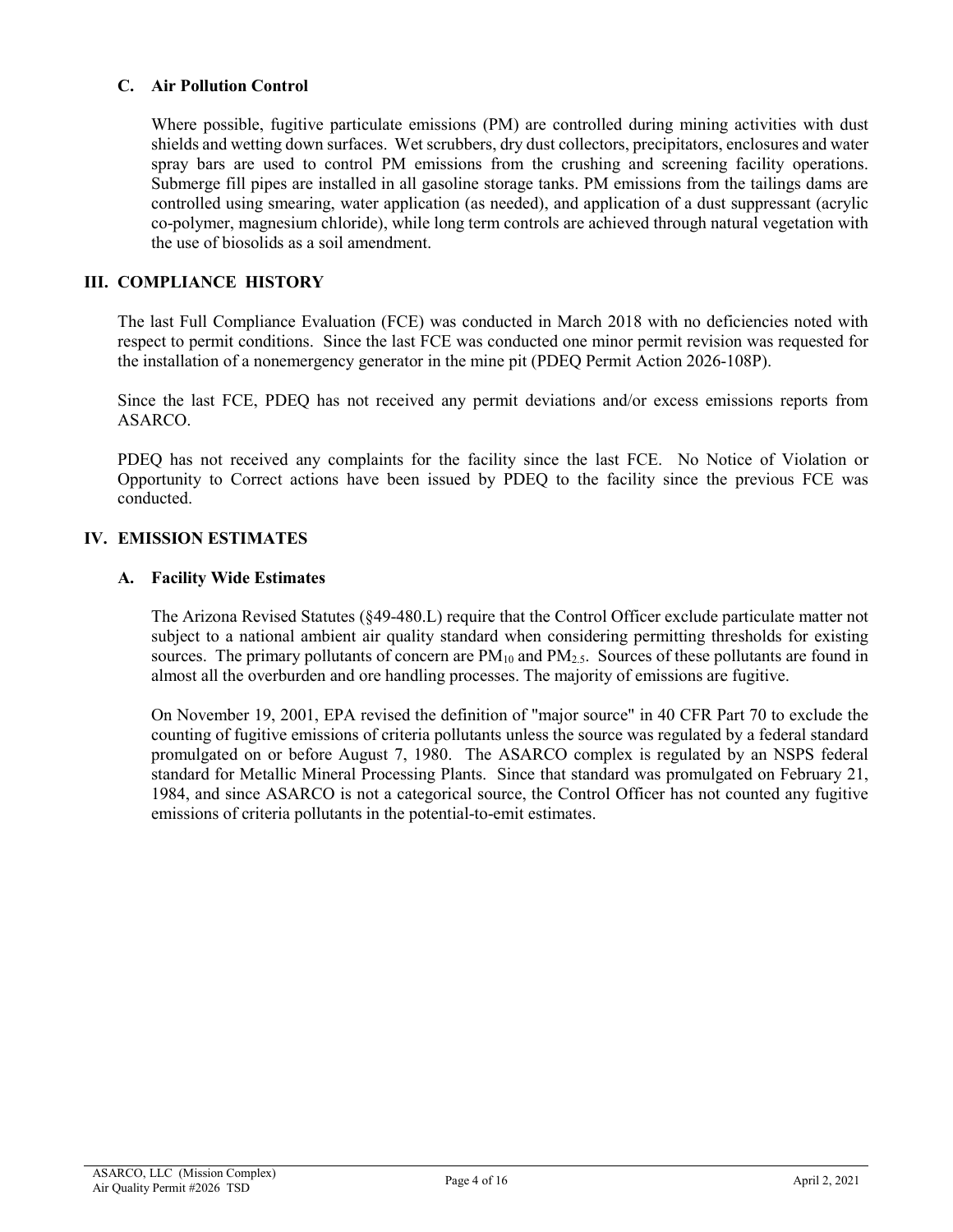The following Non-Fugitive emission estimates were submitted by ASARCO, LLC as part of their renewal application and two subsequent facility changes that were approved before the renewal permit was issued.

| <b>Pollutant</b>                    | <b>Facility Wide Potential To Emit</b><br>(Non-Fugitive)<br>(Tons per Year) |
|-------------------------------------|-----------------------------------------------------------------------------|
| Particulate Matter (as $PM_{10}$ )  | 167                                                                         |
| Particulate Matter (as $PM_{2.5}$ ) | 158                                                                         |
| Nitrogen Oxides $(NOX)$             | 26                                                                          |
| Sulfur Oxides $(SO_X)$              | 2.4                                                                         |
| Carbon Monoxide (CO)                | 15                                                                          |
| Volatile Organic Compounds (VOC)    | 7.4                                                                         |
| Hazardous Air Pollutants (HAP)      | 5.48                                                                        |

# **Table I – Potential to Emit Summary**

ASARCO, LLC, is a **Class I; Major Source** for PM<sub>10</sub> and PM<sub>2.5</sub> and a minor source for all other regulated pollutants.

# **V. APPLICABLE REQUIREMENTS**

# **A. Code of Federal Regulations Title 40:**

| 60 Subpart LL     | Standards of Performance for Metallic Mineral Processing plants.                                                      |
|-------------------|-----------------------------------------------------------------------------------------------------------------------|
| 60 Subpart IIII   | New Source Performance Standards (NSPS) for Stationary Rotating Internal<br><b>Combustion Engines</b>                 |
| 60 Subpart JJJJ   | New Source Performance Standards (NSPS) for Stationary Spark Ignition<br><b>Internal Combustion Engines</b>           |
| 63 Subpart ZZZZ   | National Emissions Standards for Hazardous Air Pollutants for Stationary<br>Reciprocating Internal Combustion Engines |
| 63 Subpart CCCCCC | National Emission Standards for Hazardous Air Pollutants for Source<br>Category: Gasoline Dispensing Facilities       |
| 64                | Compliance Assurance Monitoring (CAM)                                                                                 |

## **B. Pima County Code State Implementation Plan (SIP):**

- Rule 224 Fugitive Dust producing Activities<br>Rule 314 Petroleum Liquids
- Petroleum Liquids
- Rule 315 Roads and Streets
- Rule 316 Particulates Materials
- Rule 321 Opacity Standards and Applicability
- Rule 332 Compilation of Mass Rates and Concentrations
- Rule 343 Visibility Limiting Standard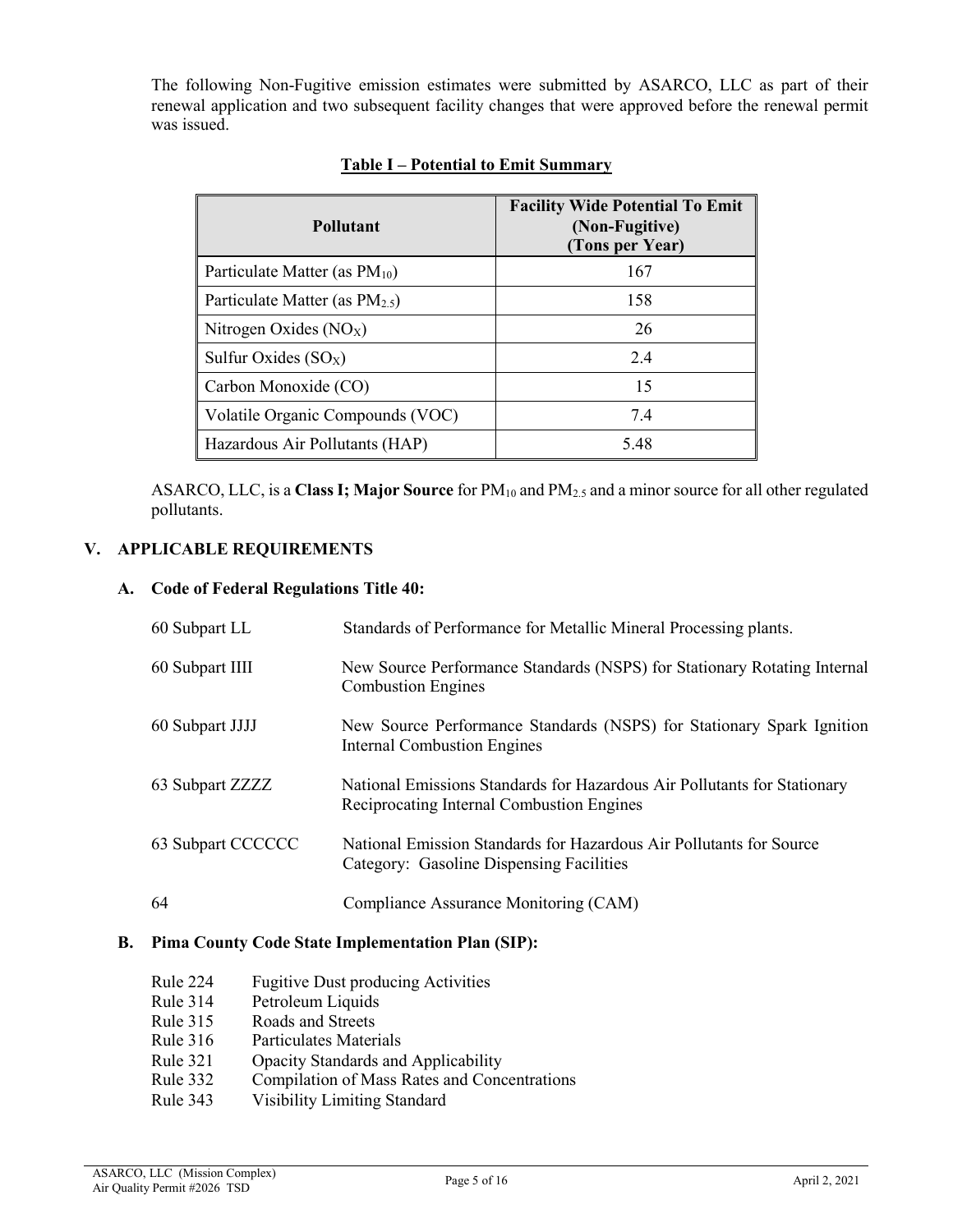# **C. Pima County Code (PCC) Title 17, Chapter 17.16:**

| 17.16.020 | Noncompliance with Applicable Standards                                          |
|-----------|----------------------------------------------------------------------------------|
| 17.16.040 | Visible Emission Standards: Standards and applicability (Include NESHAP)         |
| 17.16.050 | <b>Visibility Limiting Standards</b>                                             |
| 17.16.060 | <b>Fugitive Dust Producing Activities</b>                                        |
| 17.16.090 | Roads and Streets                                                                |
| 17.16.100 | Particulate Materials                                                            |
| 17.16.110 | <b>Storage Piles</b>                                                             |
| 17.16.120 | Mineral Tailings                                                                 |
| 17.16.130 | <b>NSPS</b> Applicability                                                        |
| 17.16.140 | Compilation of mass rates and concentrations                                     |
| 17.16.160 | Standards of Performance for Fossil-Fuel Fired Steam Generators and General Fuel |
|           | <b>Burning Equipment</b>                                                         |
| 17.16.230 | Standards of Performance for Storage Vessels for Petroleum Liquids               |
| 17.16.340 | Standards of Performance for Stationary Rotating Machinery                       |
| 17.16.360 | Standards of Performance for Nonferrous Metals Industry Sources                  |
|           |                                                                                  |

# **VI. PERMIT CONTENTS**

# **A. Applicability**:

ASARCO is subject to a Federal New Source Performance Standard (NSPS) namely Title 40, Code of Federal Regulations (CFR), Part 60, Subpart LL (Standards of Performance for Metallic Mineral Processing plants). The standards of performance are promulgated for the control of particulate matter and apply to new, modified and reconstructed facilities.

The provisions of this NSPS Subpart LL apply to the following affected facilities at the Mission Complex: Each crusher and screen in open-pit mines; each crusher, screen, bucket elevator, conveyor belt transfer point, thermal dryer, product packaging station, storage bin, enclosed storage area, truck loading station, truck unloading station, railcar loading station, and railcar unloading station at the mill or concentrator.

The NSPS Subpart LL identifies a stack emission limitation for particulate matter (PM). It also provides emission limits for fugitive dust emissions by adopting an opacity or visibility of fugitive dust emissions and compares it with established limits. Finally, the rule requires periodic monitoring of wet scrubbers which are PM emissions control devices.

EPA exempts wet material processing operations from the requirements of this standard. These processes as defined, have no potential for PM emissions.

#### **B. Emission Limitations and Standards:**

The specific emission limits and standards applicable to the Mission Complex have been grouped by operation type and called Sections. Each section represents a particular process or operation at the facility. The Control Officer has (where possible) organized the specific conditions identified in each Section parallel to where the process/operation starts and ends. Within sections 1 through 3, 6 and 11 equipment has been organized into three subgroups A, B, and C. Section 7 has been organized into four subgroups A, B, C and D.

Paragraph I of sections 1 through 3 and 6, 7, 9, 11 and 12 in the permit contain conditions for emission limitations and standards.

Sections 5, 8A and 8B contain permit conditions for the stationary engines (emergency and nonemergency generators) at the facility. Paragraph II of these sections contain permit conditions for emission limits and standards for the generator engines.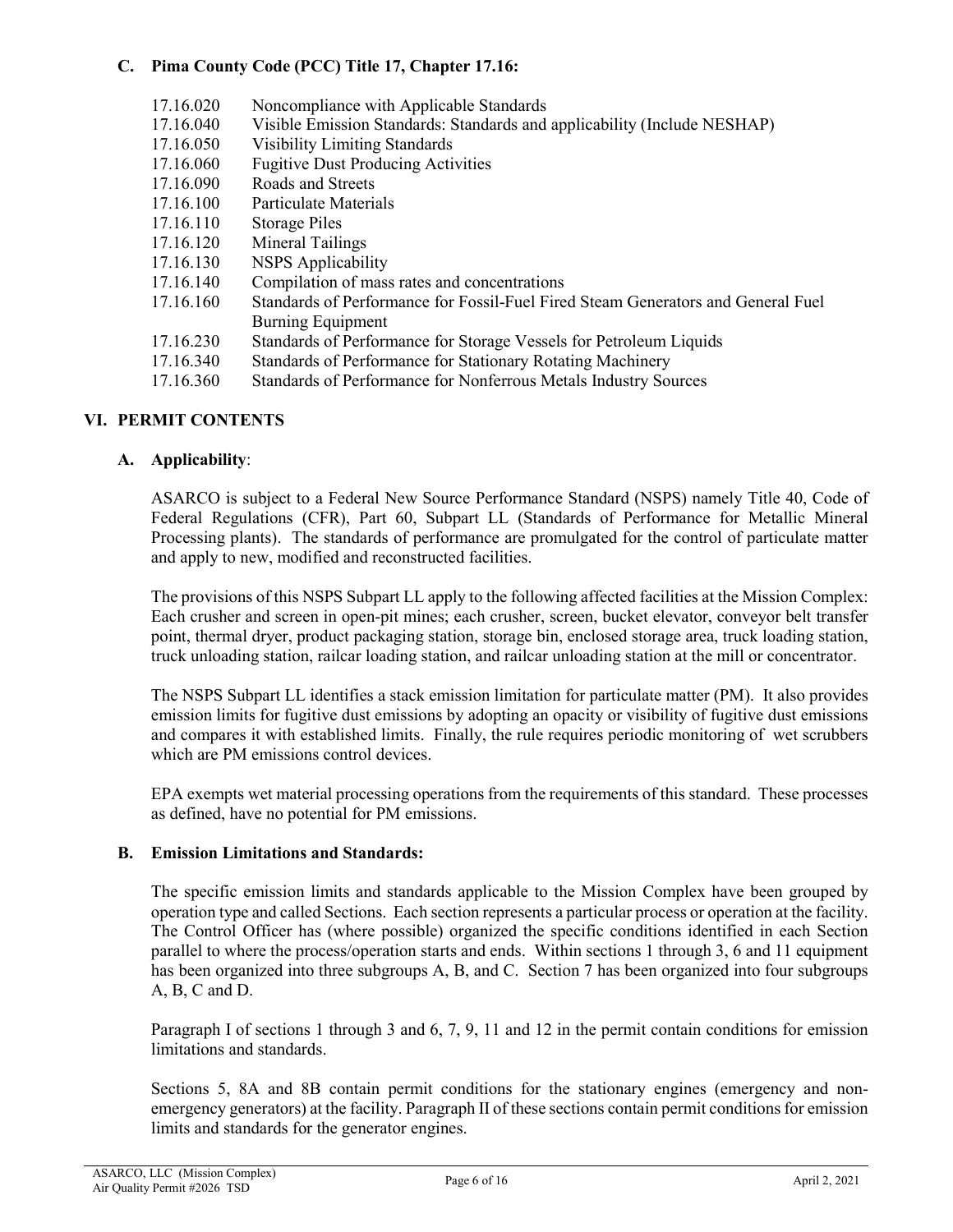# **C. Monitoring Requirements:**

Paragraph II of sections 1 through 3 and 6, 7, 9, 11 and 12 contain monitoring requirements.

Sections 5, 8A and 8B contain permit conditions for the stationary engines (emergency and nonemergency generators) at the facility. Paragraph III of each of these sections contain permit conditions for monitoring requirements.

Section 10 of the permit identifies the Compliance Assurance Monitoring Plan (CAM) rule, which requires the monitoring, compliance certification, periodic reporting, and recordkeeping requirements for the controlled pollutant specific emissions units (PSEU's) that have a pre-control potential to emit major amounts of regulated air pollutants.

# **D. Facility Changes:**

The Permittee retains the ability to modify operations at the facility. However, the permit covering the facility must reflect the current state of operations *at all times*. Therefore, provisions have been made in the Pima County Code to allow changes in air quality permits to reflect new facility conditions. The proper procedure must be followed when making certain modifications to the facility, and the permit. See the rules referenced in the permit for enumeration of these requirements.

# **E. Alternate Operating Scenarios:**

As part of the normal operations, ASARCO facility does not have an alternate operating scenario that would trigger a different set of applicable requirements.

The facility occasionally produces a by-product molybdenum concentrate that originates from diverting the copper concentrate from the Mission Mill to the By-Products plant. The by-products plant process involves additional flotation to produce the molybdenum concentrate. By-product production may be temporarily suspended at the By-Products plant during times of depressed molybdenum prices and resume when prices recover and profitability improves. The specific requirements applicable to the by-products plant are identified in Section 11 of the permit.

# **VII. IMPACTS TO AMBIENT AIR QUALITY**

None required as the source is not subject to PSD or NSR.

#### **VIII. CONTROL TECHNOLOGY DETERMINATION**

No control technologies needed to be determined. This facility is in an area of attainment and is not a new source.

#### **IX. PREVIOUS PERMIT CONDITIONS**

The following section of the TSD refers to the specific conditions of the permit that have been revised, removed or added to the previous permit and the specific conditions of the existing permit that have been revised, removed or added as a result of the facility changes and minor revision listed in the "Summary of Permit Actions Within the Current Permit" table in section B of the TSD.

#### **Part A: General Provisions**

There were no content changes to Part A of the existing Permit. Since issuance of the previous permit PDEQ reorganized Pima County Code (PCC) Title 17. The existing PCC references were changed, where applicable, to conform to the current updated PCC Title 17 reorganization.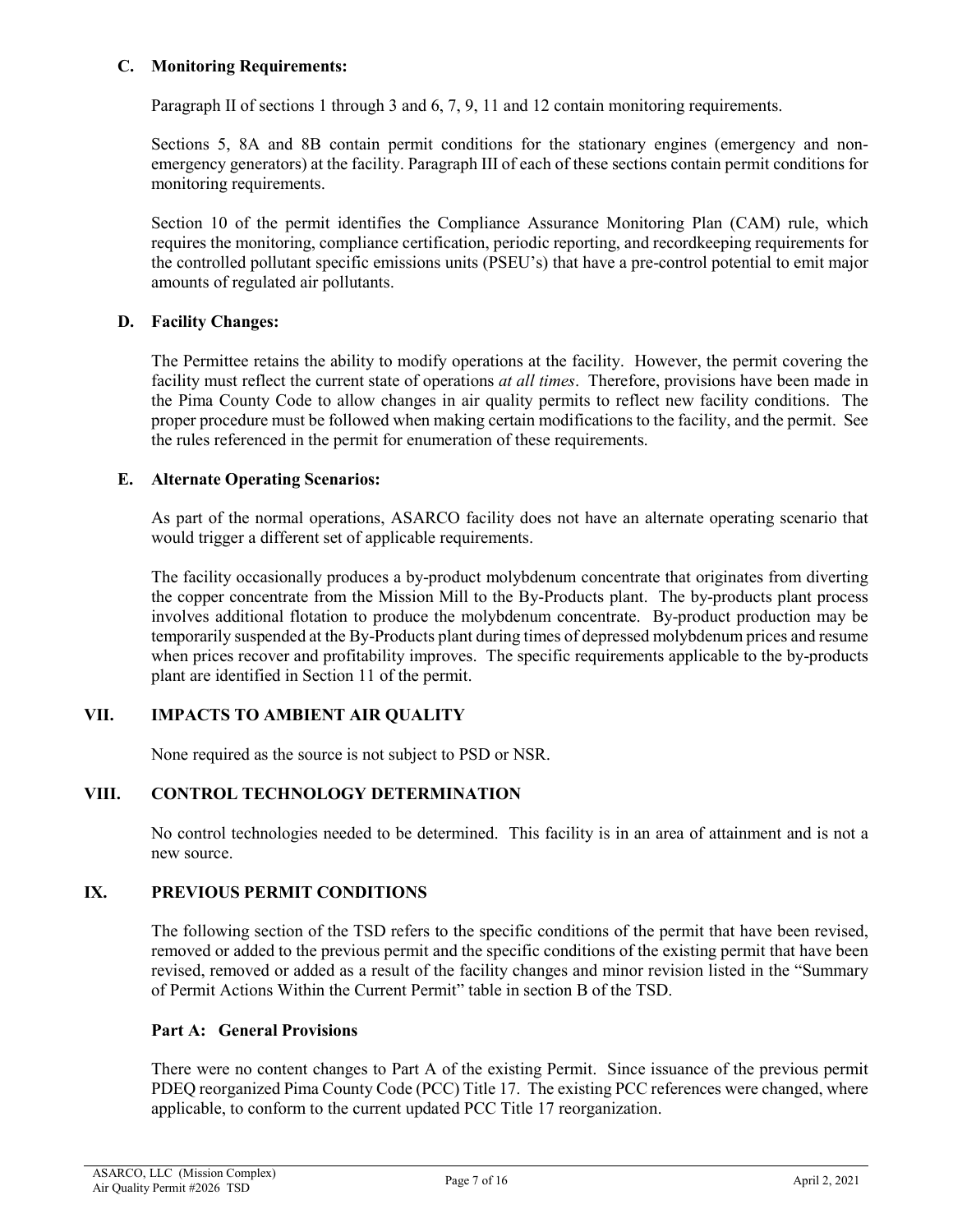## **Part B: Specific Conditions**

There were multiple changes to Part B of the permit. These changes are outlined below.

## **Section 1 – Mission Primary crusher and Stockpile**

In October 2012, ASARCO submitted a significant permit revision application for refurbishment of the Mission Primary Crusher. Had the refurbishment been implemented all equipment in this emission group that was not already subject to NSPS requirements would have become subject to the requirements of NSPS at 40 CFR 60 Subpart LL. ASARCO has not implemented this refurbishment project and ASARCO does not intend to implement this refurbishment in the future. In their permit renewal application, ASARCO requested PDEQ to remove the permit conditions and limits that were included in the previous permit due to the October 2012 significant permit revision since they no longer apply to the existing equipment in this emission group. In response to this request, PDEQ removed the permit conditions and ore throughput limitation at the primary crusher that were included in the permit because of the refurbishment.

# **Section 2 – Mission Secondary Crusher**

Section 2 of the previous permit has been removed since all of the wet scrubbers have now been replaced with dry dust collectors.

#### **Section 2A – Mission Secondary Crusher**

Section 2A has been renamed Section 2 because the wet scrubbers have all been replaced by the dry dust collectors and Section 2 of the previous permit has been removed.

#### **Section 3 – Mission Concentrator**

Several existing emission points were added to Emission Group C, Rail Car Loading (HFOPM-3), Haul Truck Transfer Points (HFOPM-4), and the Cleanup Conveyor Transfer Point (HFOPN-3). These emission points were listed in the PTE of the permit renewal application.

Permit Condition II.B.3 was added requiring biweekly monitoring of the building housing dry dust collectors SSOPM-9 through SSOPM-13.

#### **Section 4 – Mission North Primary Crusher and Stockpile**

In the permit renewal application, ASARCO requested PDEQ to delete Section 4. ASARCO has not operated the North Crushing circuit and does not anticipate operating the associated crushing equipment in the future. The permit conditions have been removed and Section 4 only remains as a place holder "reserved" for future use containing no content.

#### **Section 5 – North Combustion Off Gases**

The previous permit inadvertently listed these generator engines as emergency engines with an operating limit of 1,000 hours. The renewal permit has corrected this inconsistency. They are now listed as nonemergency stationary engines

An additional non-emergency stationary generator was added to the emission group of this section as a result of a permit revision request submitted by ASARCO, dated April 3, 2018. The additional generator does not have an operating limit.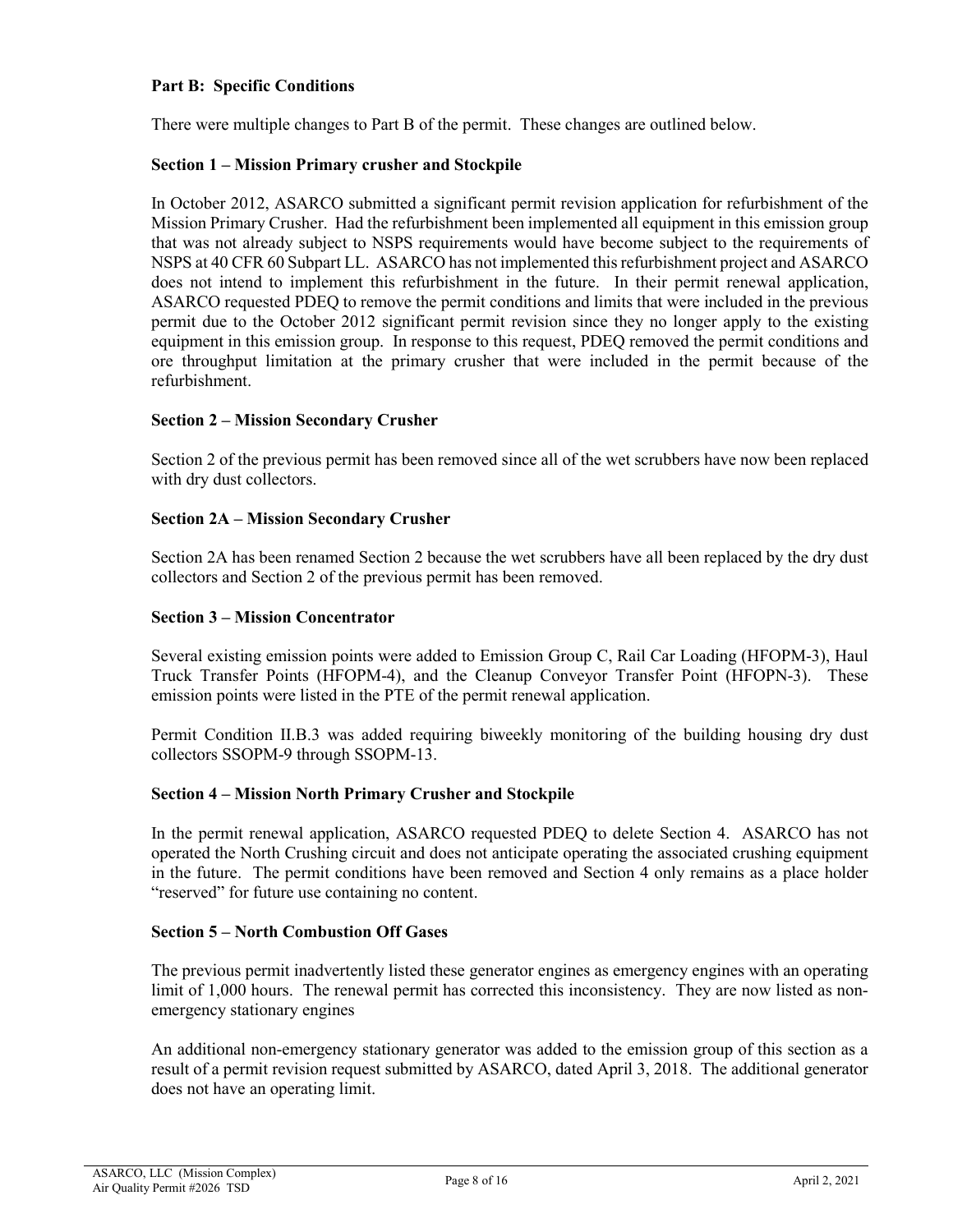As the result of a facility change without revision, received July 17, 2019, an NSPS applicable generator was added to emission group B of this section. The new generator is a replacement generator for the Waste Water Treatment Plant.

# **Section 6A – Mission South Primary Crusher and Stockpile**

This section has been removed from the previous permit. The installation of the new control equipment and operation of the new grinding equipment is complete. The post expansion operations and equipment are covered in Section 6B of the previous permit.

# **Section 6B – Mission South Primary Crusher and Stockpile (Post Expansion)**

This section has been renamed Section 6. Condition I.A.3 of the previous permit was removed. The removal of the North Primary Crushing Circuit from the mine operation means the North Primary Crusher will not be operating and the limitation in Condition I.A.3 is no longer applicable. Condition II.A was revised by removing the log requirement for tracking when the Mission primary crushers or Mission secondary crushers are offline.

The emission limit in Condition I.B.1.a of the previous permit was corrected to 0.01 gr/dscf. ASARCO proposed this emission limit as part of the PTE for the South Mill Expansion Revision, dated August 3, 2011. The emission limit in Condition I.B.2 of the previous permit was corrected from 0.05 grams per dry standard cubic meter to 0.003 grains per dry standard cubic foot (gr/dscf). ASARCO proposed an emission limit of 0.003 gr/dscf as part of the PTE for the South Mill Expansion Revision dated August 3, 2011.

The Ore Dump was separated from the Apron Feeder and inserted into Equipment Group C and assigned emission point HFOPS-1. The South Mill Ore Dump was not modified as part of the South Mill Expansion and is considered an existing facility and subject to a 20% opacity for fugitive emissions.

#### **Section 6– Mission South Primary Crusher and Stockpile (Minor Revision 05/15/2019)**

As a result of the minor permit revision, dated May 15, 2019, conveyor transfer point PFOPS-3 and it's emissions control device, Wet Scrubber SSOPS-2, has become an affected facility and subject to the provisions of 40 CFR 60 Subpart LL.

PFOPS-3 was moved from Equipment Group C (Non-NSPS) to Equipment Group A (NSPS) in the Summary Table at the beginning of Section 6. PFOPS-3 was also added to Subsection II.A (Monitoring requirements for Emission Group A) and removed from Subsection II.C (Monitoring requirements for Emission Group C) in Section 6 of the existing permit.

Additional provision citations from 40 CFR Part 60 Subpart LL were added to permit conditions I.B.1.a and b of Section 6. The permit conditions themselves did not change.

Additional permit conditions in Subsection II.B.2 were inserted to require continuous measurement of the change in pressure of the gas stream and continuous measurement of the scrubbing liquid flow rate through wet scrubber SSOPS-2 as required by 40 CFR Part 60 Subpart LL provisions. These conditions are already required for SSOPS-2 in CAM Plan 6, Section 10, Part B of this Permit.

Additional permit conditions III.C, IV. B, IV.C and V.C.4 were added to the existing permit. These are recordkeeping, reporting and testing requirements, respectively, in the provisions of NSPS Subpart LL that apply to an affected facility (PFOPS-3) using a wet scrubbing emission control device (SSOPS-2).

Permit Conditions V.D in Section 6 were removed from the existing permit because there are no longer any Non-NSPS Pollution Control Devices at the Mission South Primary Crusher area covered by this section of the permit.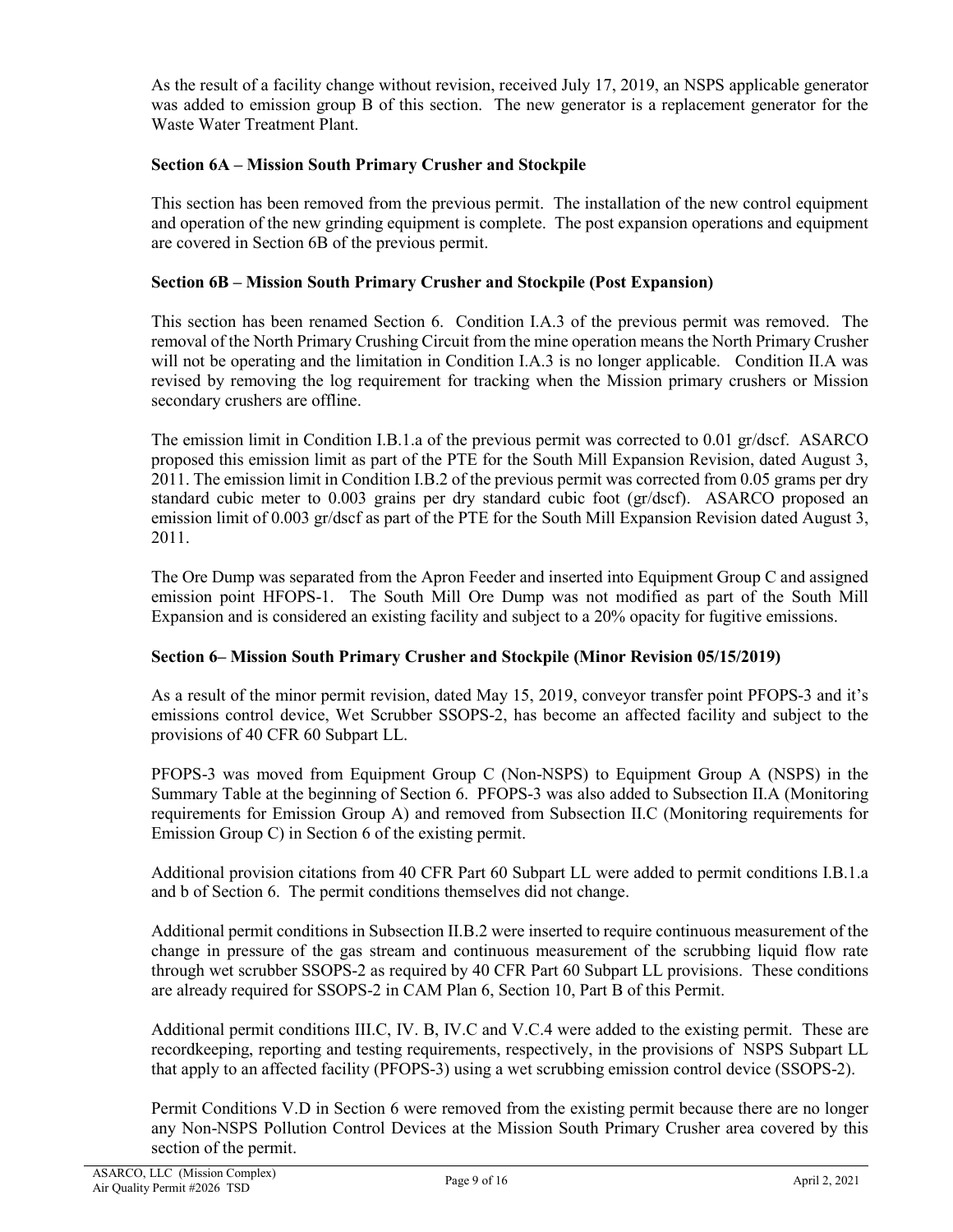## **Section 7A – Mission South Concentrator**

This section has been removed from the previous permit. The installation of the new control equipment and operation of the new grinding equipment is complete. The post expansion operations and equipment are covered in Section 7B of the previous permit.

#### **Section 7B – Mission South Concentrator**

This section has been renamed Section 7. Emission Group D, containing the concentrate enclosed storage area, was added to the table listing the emission points comprising the Mission South Concentrator. Permit conditions I.D and II.D were added to include Emission Standards and Monitoring requirements for the concentrate enclosed storage area.

The emission rate units for SSOPS-3 in the previous permit were corrected to grains/dry standard cubic foot in the renewal permit condition I.B.2.a. The emission rate units for SSOPS-4 and SSOPS-4A were corrected to grains/dry standard cubic foot in the renewal permit condition I.B.3.a.

Condition I.A.3 of the previous permit was removed. The removal of the North Mill Primary Crushing Circuit from the mine operation means the North Primary Crusher will not be operating and the limitation in Condition I.A.3 is no longer applicable. Condition III.C was revised by removing the log requirement for tracking when the Mission primary crushers or Mission secondary crushers are offline.

# **Section 8A – Mission South Combustion Off Gasses**

An additional non-emergency stationary generator was added to the emission group of this section as a result of a permit revision request submitted by ASARCO, dated August 14, 2018. The additional generator does not have an operating limit.

The non-emergency Waste Water Treatment Plant generator was replaced with an NSPS applicable generator. This existing generator was removed from this section of the permit. The replacement generated is listed in Section 5. Subsection IX was renumbered to VIII.

The South Mill emergency stationary generator (Equipment ID SMEME-GEN ), subject to the Provisions in 40 CFR Part 63 Subpart ZZZZ, was replaced with two non-emergency Tier 4 Certified Stationary Generators (Equipment IDs SM-GEN1 and SM-GEN2) subject to the provisions in 40 CFR Part 60 Subpart IIII and a voluntary rolling 12 month hourly limitation of 1,000 hours. The permit was revised as a result of a minor permit revision application submitted by ASARCO on March 19, 2020.

#### **Section 8B – Mission South Mill Tank Hill Combustion Gases**

The fuel listed for the generator in the previous permit was corrected to propane. In Subsection IV.D the reference II.E.1.a.ii was corrected to II.E.2.a.

#### **Section 9 – Mine Activities**

The requirement in the previous permit condition I.A.1 of Section 9 to submit a Tailings Management Plan (TMP) within 90 days of issuance of the permit was removed. The existing TMP is reviewed annually by ASARCO and if revisions are necessary ASARCO is required to submit a revised Plan for approval by the Control Officer in permit condition II.A.2 of this Section. For the same reason permit condition I.A.1.f was also removed.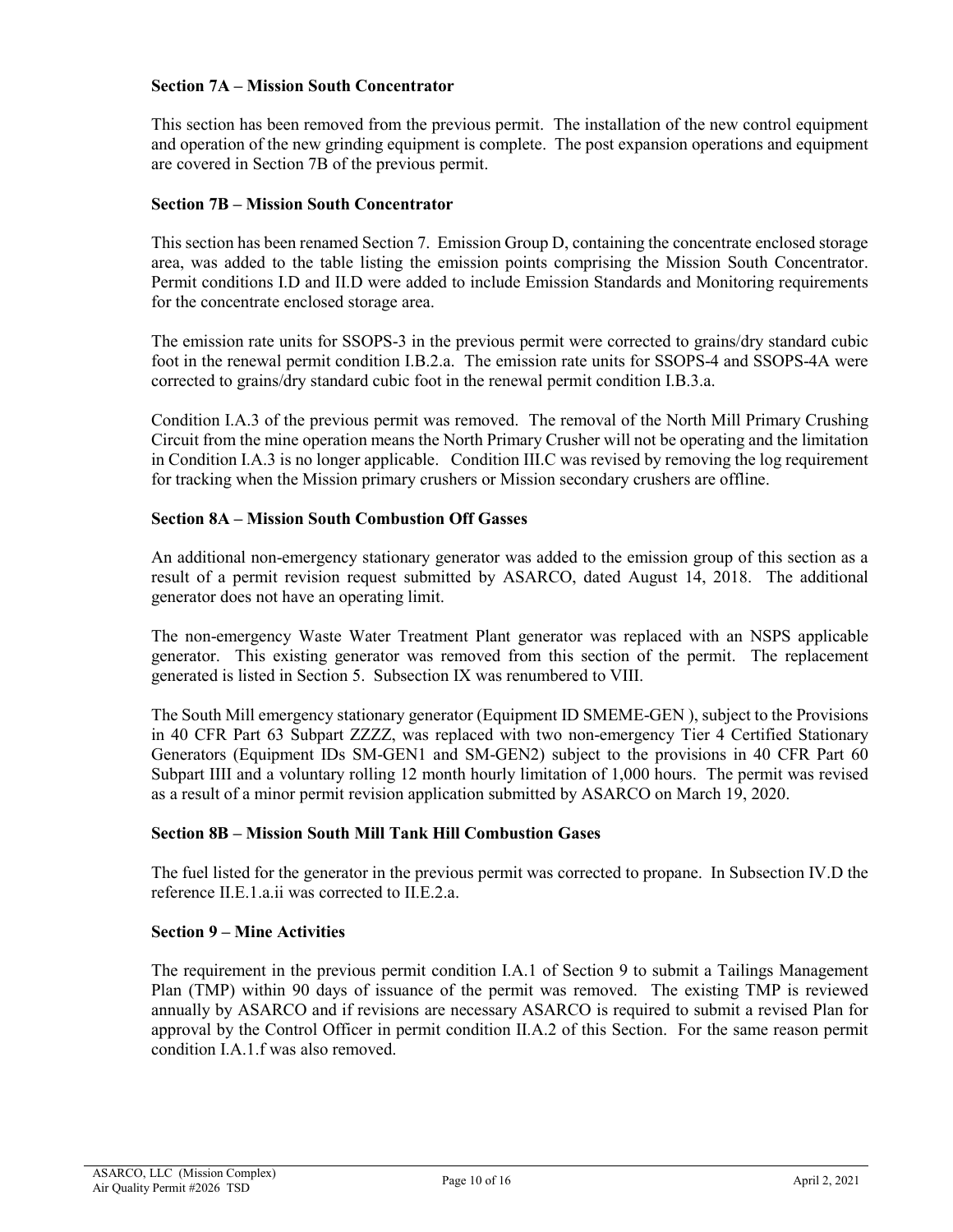## **Section 10 – Compliance Assurance Monitoring Plan**

Three additional pollutant specific emission units (PSEU) were identified as meeting the requirements for a CAM plan. CAM Plan 5 was renamed CAM Plan 6 and CAM Plan 6 in the previous permit was renamed CAM Plan 7 in the renewal permit. The permit conditions in CAM Plan 5 in the renewed permit are for emission units Wet Scrubbers SSOPM-14, SSOPM-15 and SSOPM-16.

The specific indicator ranges for scrubber flow rate and pressure differential for each wet scrubber listed in the CAM plans of the previous permit were removed. In most cases the wet scrubbers have had subsequent performance tests and the ranges in the previous permit do not represent the most recent performance test results. The permit condition was changed in the permit to  $\pm 30\%$  of the average (scrubber flow rate and pressure differential) obtained during the most recent performance test.

ASARCO requested that the differential pressure indicator range for Farr dry dust collectors be revised in the renewal permit to 0-6"  $H_2O$  from 0.5 to 6"  $H_2O$  in the previous permit. After reviewing performance test results and manufacturer data PDEQ concurred and made the change.

# **CAM Plan 1- North Circuit Operations**

In the permit renewal application, ASARCO requested PDEQ to delete Section 4 in the previous permit. ASARCO has not operated the North Crushing circuit and does not anticipate operating the associated crushing equipment in the future. Pollutant Specific Emission Units at the North Primary Crushing circuit (SSOPN-1, SSOPN-2 and SSOPN-3) were in CAM Plan 1. As a result, CAM Plan 1 was removed.

**CAM Plan 2 –** Mission Circuit Fine Ore Bin (Mission Concentrator)

No Changes.

# **CAM Plan 3 – Mission Circuit Operations Primary Crusher System**

In their permit renewal application, ASARCO requested PDEQ to remove the permit conditions and limits that were included in the previous permit due to the October 2012 significant permit revision for refurbishment of the Mission Primary Crusher since they no longer apply to the existing equipment in this emission group. ASARCO has not implemented this refurbishment project and ASARCO does not intend to implement this refurbishment in the future. The addition of a second scrubber was part of the refurbishment. In condition V.A.2.iii of the previous permit, two wet scrubbers were listed. The renewal permit lists one wet scrubber.

#### **CAM Plan 4 – Mission Circuit Operations Secondary and Tertiary Crusher System**

In condition VI.A.2.iii of the previous permit, Farr Cartridge Units are listed as the type of dry dust collectors used to control particulate matter emissions. ASARCO installed Donaldson Torit Units instead of the Farr units. The renewal permit, condition VI.A.2.ii, lists the Donaldson Torit Units.

#### **CAM Plan 5 in the renewal permit - Mission Concentrator**

CAM Plan 5 in the renewal permit is for emission units SSOPM-14, SSOPM-15 and SSOPM-16.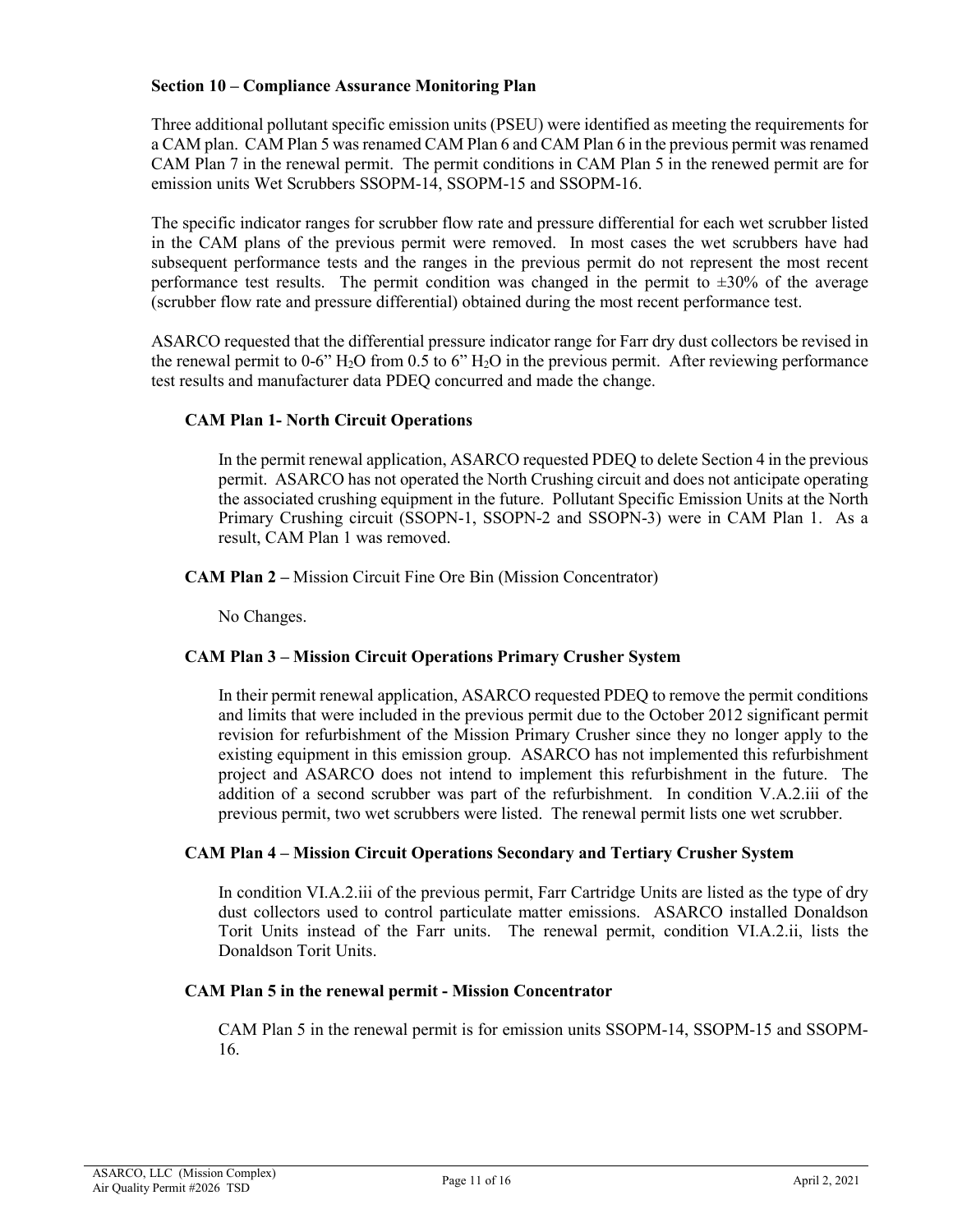# **CAM Plan 5 in the previous permit – South Circuit Operations Primary Crusher System**

CAM Plan 5 in the previous permit has been renamed CAM Plan 6 in the renewal permit.

The emission limit in Condition VII.A.2.ii of the previous permit was corrected to 0.01 gr/dscf for Wet Scrubber SSOPS-2 in Condition VII.A.2.b.i of the renewal permit. The emission limit for dry dust collector SSOPS-1 was corrected to 0.003 gr/dscf in Condition VII.A.2.b.ii of the renewal permit. ASARCO proposed these emission limits as part of the PTE for the South Mill Expansion Revision, dated August 3, 2011. When the south mill expansion was implemented these units became subject to the proposed emission limits.

## **CAM Plan 6 in the existing permit – South Circuit Operations Primary Crusher System**

As a result of the minor permit revision, dated May 12, 2019, Wet Scrubber SSOPS-2 has become an affected facility and is subject to 40 CFR 60 Subpart LL. Permit condition VIII.A.1 now lists SSOPS-2 as subject to NSPS.

### **CAM Plan 6 in the previous permit– South Circuit Operations Primary Crusher System, South Mill Concentrator**

CAM Plan 6 in the previous permit has been renamed CAM Plan 7 in the renewal permit.

The emission limit in Condition VIII.A.2.ii of the previous permit was corrected to 0.003 gr/dscf for Wet Scrubber SSOPS-3 in Condition VIII.A.2.b.i of the renewal permit. The emission limit was corrected to 0.003 gr/dscf for dry dust collector SSOPS-4/4A in Condition VIII.A.2.b.ii of the renewal permit. ASARCO proposed these emission limits as part of the PTE for the South Mill Expansion Revision, dated August 3, 2011. When the south mill expansion was implemented these units became subject to the proposed emission limits.

#### **Section 11 – By-Product (Molybdenum) Plant**

The following Emission Points/Group were added to the facilities table in the renewal permit.

Emission Group A – Filter Press Drop to Dryers and Dryer Drop to Product Packaging Emission Group C – Product Packaging System (NSPS)

The permit conditions were changed from the previous permit to incorporate provisions of 40 CFR 60 Subpart LL. Wet Scrubber (SSMP-1) is subject to the provisions of 40 CFR 60 Subpart LL.Wet Scrubber SSMP-1 controls emissions from the Product Packaging System (PFMP-1) which is an affected facility and subject to the provisions of 40 CFR 60 Subpart LL. Permit Condition I.C was added.

#### **Section 12 – Gasoline Dispensing Facilities**

No Changes

#### **Section 13 – General Facility-Wide Reporting Requirements**

No Changes

#### **Attachment 1- Applicable Regulations**

Added Part 63 Subpart CCCCCC NESHAP for Gasoline Dispensing Facilities and Part 64 Continuous Assurance Monitoring.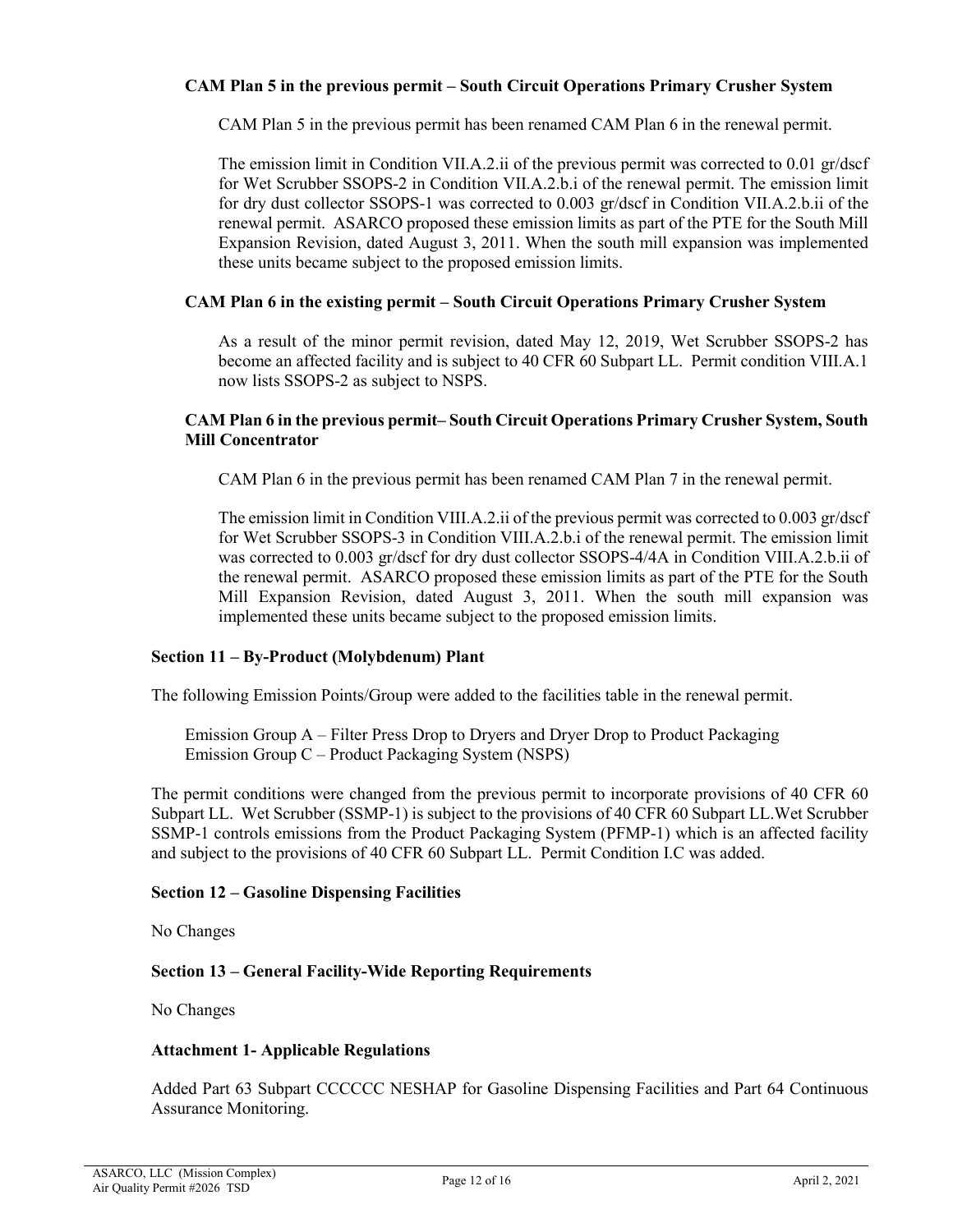# **Attachment 2 – Equipment List**

All equipment tables were updated with current information. Table 3 containing the North Crusher equipment and Table 7 were removed. Table 7 listed generators that are not stationary engines and are not regulated. These engines are parts of motivators, which are mounted on flatbed trailers and used to move shovels from location to location at the Mission Complex facility. These portable generators are not considered stationary sources as they do not meet the definition of stationary source in Section 302(z) of the Clean Air Act. Consequently, emissions from these units are not included in the source's potentialto-emit or in the permit. The following two paragraphs were taken from the Part 71 Federal Operating Permit Statement of Basis for ASARCO's Mission Complex – San Xavier Permit No. TO-ROP 15-01 Section 5. Inapplicable Requirements which supports this determination.

However, the definition excludes any engine that "remains or will remain at a location for more than 12 consecutive months… "A location is any single site at a building, structure, facility, or installation." Engines, such as the engines on ASARCO's motivators, that are located at a facility but moved around the facility, are not stationary engines unless they remain at the same location within the facility for more than 12 months. The three engines used in the motivators meet the definition of nonroad engines 40 CFR 1068.30 and are not subject to NSPS or NESHAP requirements, as long as they do not remain at one location within the facility for more than 12 months.

There is an exception to the nonroad definition for engines that replace stationary engines. Subsection (2)(iii) of the nonroad engine definition provides that, "[a]ny engine (or engines) that replaces an engine at a location and that is intended to perform the same or similar function as the engine replaced will be included in calculating the consecutive time period." Therefore, "[p]ortable engines that replace existing stationary engines at the same location on a temporary basis and that are intended to perform the same or similar functions are considered stationary engines." In this case, ASARCO has indicated that its motivators are not used to temporarily replace an existing stationary engine at the facility.

Table 1 of the Equipment List in Attachment 2 of the existing permit was updated. As a result of a facility change without revision, received May 17, 2019, the capacity of the conveyors to the secondary crusher (M309-E2 and M309-E-6) were changed from 1,750 TPH to 2,250 TPH.

Table 3 of the Equipment List in Attachment 2 of the existing permit was amended as a result of a minor revision, received May 12, 2019. The amendments include the following changes to the specifications in the table:

- Radial Stacker (10-105) transfer point PFOPS-3 and Wet Scrubber-SSOPS-2 (10-114) are NSPS affected facilities.
- The design capacity of the radial stacker was changed to 4,500 TPH.
- The emission point of the radial stacker was changed to PFOPS-3.

Conveyor Belt transfer point PFOPS-2 was incorrectly listed as not being an NSPS affected facility. The NSPS applicability of the transfer point was changed from no to yes. Emission Point PFOPS-3 was removed from the conveyor (10-103) emission point column and reassigned to the radial stacker (10-105) emission point column.

Table 6 of the Equipment List in Attachment 2 was updated as a result of a facility change without revision, received July 17, 2019. The Waste Water Treatment Plant generator was removed from the table. The NESHAP applicable generator was replaced with an NSPS applicable generator. The new NSPS generator (Equipment ID WWTP GEN was added to Table 7 of the Equipment List in Attachment 2.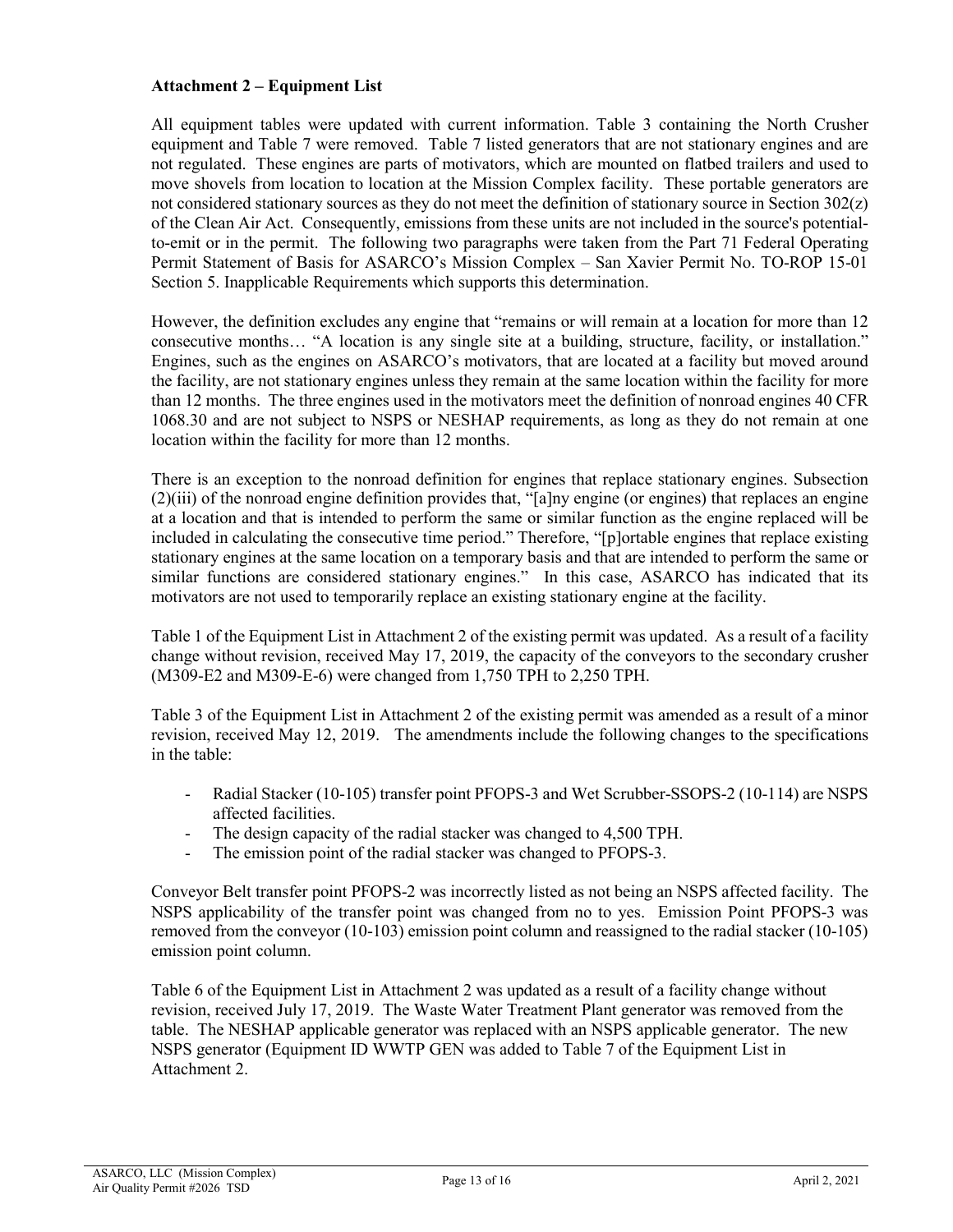# **Attachment 3 – Site and Visual Observation Map**

No Changes

# **Attachments 4 – Schedule of Performance Tests**

PDEQ removed the Permit Conditions, from the previous permit, that required repeat performance tests once per permit term for air pollution control equipment. PDEQ has determined that the conditions requiring continuous monitoring of performance indicators for the Baghouses and Wet Scrubbers and the CAM Plans for PSEUs are adequate to determine continuing compliance with emission limitations in the permit. PDEQ reserves the right at anytime to request ASARCO to conduct a performance test on any device if there is a reason to believe the device is not being maintained and causing an exceedance of an emission limitation.

# **X. INSIGNIFICANT ACTIVITIES**

The following activities are considered insignificant pursuant to PCC 17.04.340(A)(114) and EPA "White Paper for Streamline Development of Part 70 Permit Applications", 7/10/95:

- Landscaping, building maintenance or janitorial activities
- Diesel and fuel storage tanks with a capacity of 40,000 gallons or less,
- Batch mixers with a rated capacity of 5 cubic feet or less,
- Hand-held or manually operated equipment used for buffing, polishing, carving, cutting, drilling, machining, routing, sanding, sawing, surface grinding, or turning of ceramic art work, precision parts, leather, metals, plastics, fiberboard, masonry, carbon, glass or wood,
- Internal combustion (IC) engine-driven compressors, IC engine-driven electrical generator sets, and IC engine-driven water pumps used only for emergency replacement or standby service,
- Lab equipment used exclusively for chemical and physical analyses,
- Storage and Distribution Tanks: Ammonia Nitrate Storage Hoppers located at the Mission Mill and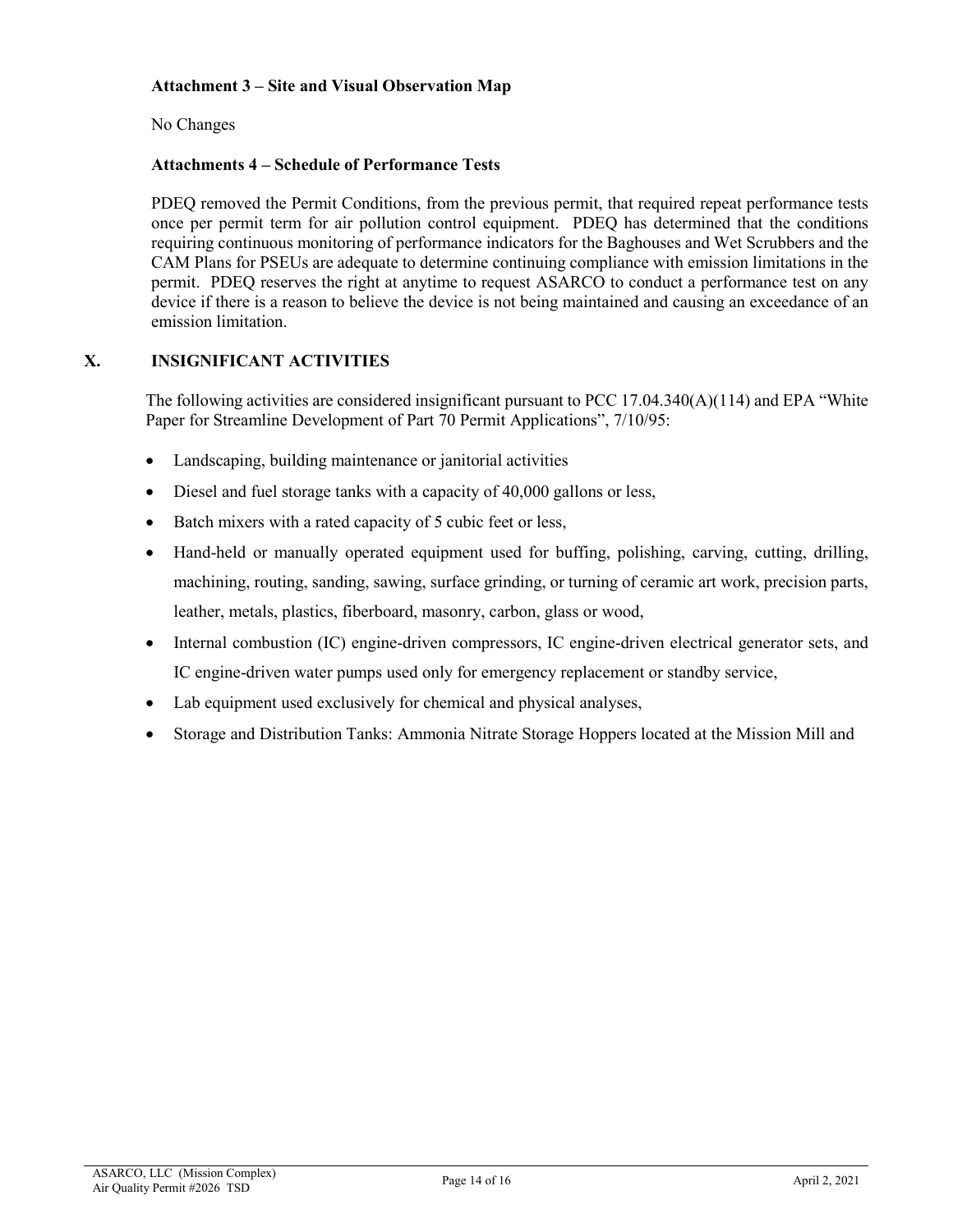• South Mill areas, storage and process holding tanks listed below:

| Tank                | Date                                      | <b>Chemical</b>                | Capacity     |
|---------------------|-------------------------------------------|--------------------------------|--------------|
| $N-1$               | approx. 1960                              | <b>MIBC</b>                    | 16,000       |
| $N-2$               | approx. 1960                              | Sodium Hydrosulfide            | 10,000       |
| $N-3$               | approx. 1960                              | Sodium Hydrosulfide            | 10,000       |
| $N-4$               | approx. 1960                              | Sodium Silicate                | 15,500       |
| $N-5$               | Vendors tank                              | Xanthate Blend                 | 7,800        |
| $N-6$               | Vendors tank                              | <b>AERO 4037</b>               |              |
|                     |                                           |                                | 8,500        |
| $N-7$               | Vendors tank                              | Cytec-AD-100                   | 8,400        |
| $N-8$               | approx. 1960                              | Sodium Hydrosulfide            | 10,000       |
| $N-9$               | approx. 1960                              | Pine Oil                       | 17,000       |
| $N-10$              | approx. 1960                              | Pine Oil                       | 3,300        |
| $N-11$              | approx. 1991                              | C-530 (Phosphonate Terpolymer) | 4,500        |
| $N-12$              | approx. 1960                              | "Milk of Lime"                 | 80,000       |
| $N-13$              | approx. 1960                              | "Milk of Lime"                 | 80,000       |
| Tank                | Date                                      | <b>Chemical</b>                | Capacity     |
| $S-1$               | approx. 1991                              | <b>MIBC</b>                    | 8,400        |
| $S-2$               | approx. 1991                              | Pine Oil                       | 10,000       |
| $S-3$               | approx. 1991                              | Aerodri-104                    | 7,000        |
| $S-4$               | approx. 1991                              | Cytec 4037                     | 7,000        |
| $S-5$               | 1972(N. Tank)                             | "Milk of Lime"                 | 34,000       |
| $S-6$               | 1991(S. Tank)                             | "Milk of Lime"                 | 56,800       |
| $S-7$               | approx. 1991                              | Cyanamid                       | 8,000        |
| $S-8$               | approx. 1991                              | Liquid Xanthate                | 8,000        |
|                     |                                           |                                |              |
| <b>Tripper Deck</b> |                                           |                                |              |
| 1.                  | 1961                                      | Collector                      | 950          |
| 2.                  | 1961                                      | 2-6 mix Collector              | 950          |
| 3.                  | 1961                                      | Pine Oil Emulsion              | 950          |
| 4.                  | 1961                                      | Fuel Oil                       | 950          |
| 5.                  | 1961                                      | Cytec 4037                     | 70           |
|                     |                                           |                                |              |
|                     | <b>Mission Concentrator Reagent Bldg.</b> |                                |              |
| 1.                  | 1961                                      | <b>MIBC</b>                    | 1,000        |
| 2.                  | 1961                                      | <b>MIBC</b>                    | 500          |
| 3.                  | 1961                                      | <b>MIBC</b>                    | 500          |
| 4.                  | 1961                                      | Pine Oil                       | 1,300        |
| 5.                  | 1961                                      | Pine Oil                       | 20,000       |
| 6.                  | 1961                                      | Aeroflo-Xanthate               | 3,500        |
| 7.                  | 1961                                      | Cytec 4037                     | 3,500        |
| 8.                  | 1961                                      | <b>MIBC</b>                    | 3,800        |
|                     | <b>South Mill Reagent Bldg.</b>           |                                |              |
| 1.                  | 1991                                      | Oroprep                        | 2,300        |
| 2.                  | 1991                                      | Pine Oil                       | 2,300        |
| 3.                  | 1991                                      | Xanthate                       |              |
| 4.                  |                                           |                                | 2,300        |
| 5                   | 1991                                      | Testing                        | 1,600        |
|                     | 1991                                      | Cytec 4037                     | 2,300        |
| 6.                  | 1991                                      | F145LV                         | 3,800        |
| <b>Blasting:</b>    |                                           |                                |              |
| 1.                  | 1963                                      | Ammonium Nitrate (North)       | 70 tons each |
| 2.                  | 1972                                      | Ammonium Nitrate (South)       | 55 tons each |